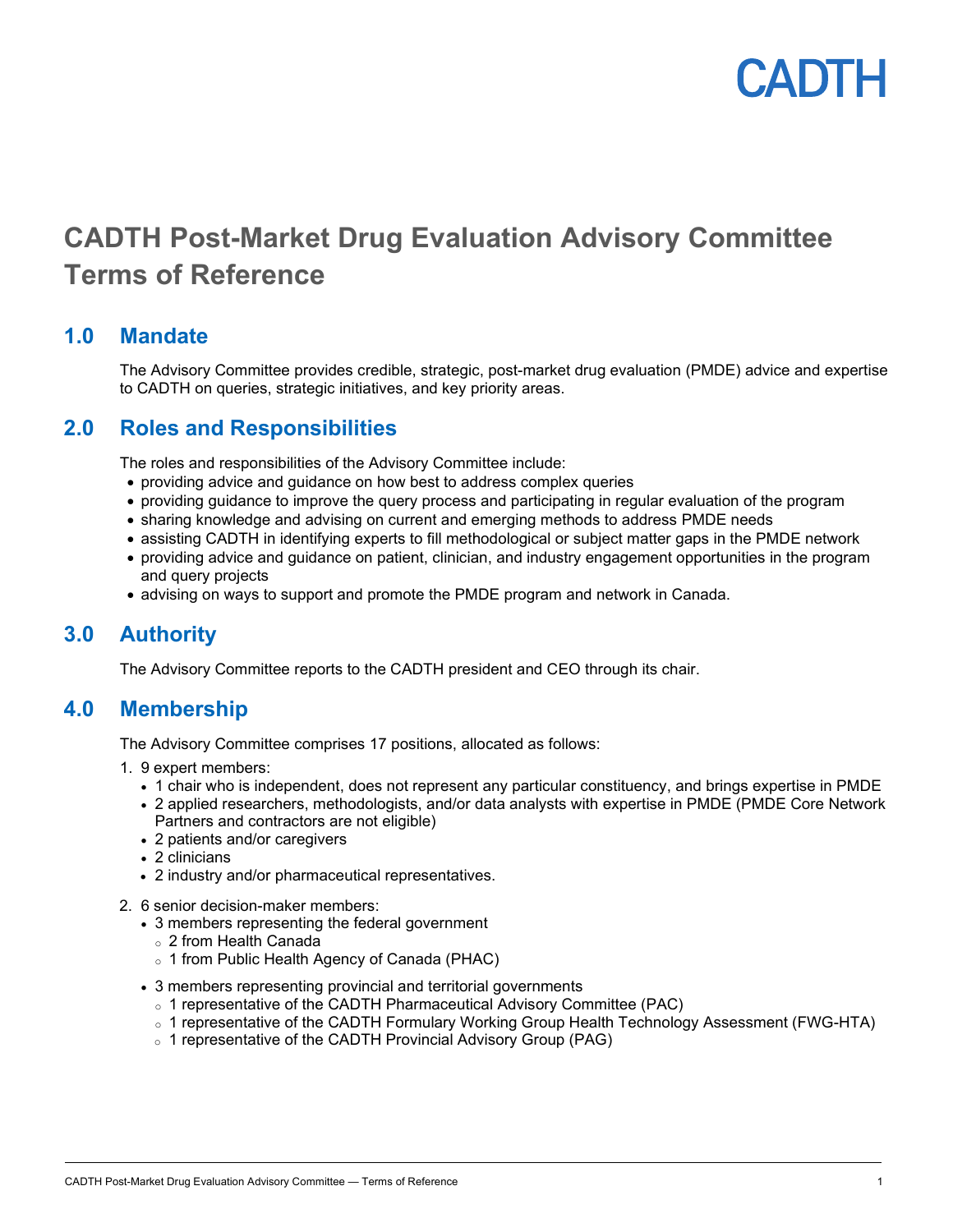## PADIH

- 3. 2 network members
	- 1 representative of the PMDE Core Network Partners
	- 1 representative of the PMDE Standing Offer Contractors

#### 4.1 Appointment

All appointments are made by the president and CEO of CADTH.

- 1. Expert members will be identified through a public call for nominations, with the exception of the industry representatives who will be jointly appointed by Innovative Medicines Canada (IMC) and BIOTECanada.
- 2. Decision-makers will be identified as follows:
	- the deputy minister or senior leadership of Health Canada shall nominate the 2 Health Canada representatives
	- the deputy minister or senior leadership of PHAC shall nominate the PHAC representative
	- the PAC representative will be elected through a vote of the PAC members
	- the FWG-HTA representative will be elected through a vote of the FWG-HTA members
	- the PAG representative will be elected through a vote of the PAG members.
- 3. Network members shall be a principal investigator and will be nominated through a vote of the PMDE network.

#### 4.2 Removal

Notwithstanding anything set out in these terms of reference, the CADTH president and CEO shall have the right to remove a member before the expiry of their term.

#### 4.3 Resignation

Members may resign from the Advisory Committee by giving written notice to the CADTH president and CEO and such resignation will be effective when received by CADTH or at the time specified in the notice, whichever is later.

### **5.0 Term of Office**

Decision-makers shall serve on the Advisory Committee at the pleasure of their respective deputy ministers. For members who serve on the Advisory Committee as a function of their roles within the health system (decision-makers), their terms on the Advisory Committee will automatically end should they leave their positions with Health Canada, PHAC, PAC, FWG-HTA, and PAG.

Expert members of the Advisory Committee shall normally be appointed for a 3-year term, renewable once at the discretion of the CADTH president and CEO.

Any expert member who has served 2 consecutive terms of office shall not be eligible for re-appointment to the committee until a period of at least 1 year has elapsed since the end of that member's second consecutive term in office.

Network members shall be appointed for a 1-year term. Network members' appointments on the Advisory Committee will conclude in conjunction with the completion of their grant or contract if that date is earlier than the end of their appointed term on the committee. For network members that are awarded consecutive grants or contracts, these members will be eligible to serve an additional term on the Advisory Committee in conjunction with their new grant or contract period.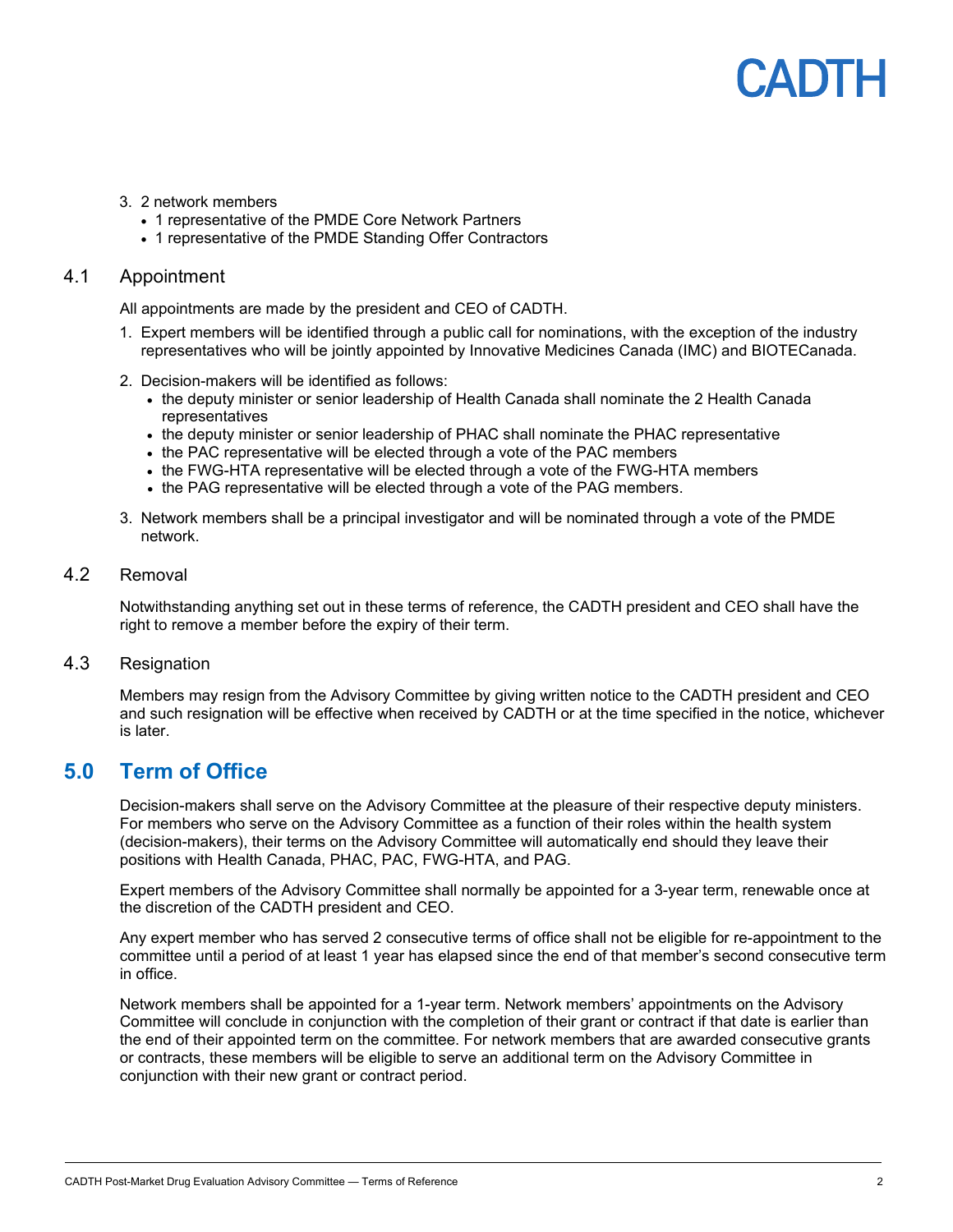# CANTH

### **6.0 Meetings**

The Advisory Committee shall meet on a quarterly basis. In addition, the committee may be asked to provide feedback, advice, or guidance on an ad hoc basis throughout the year.

#### 6.1 Attendance

Members shall make best efforts to attend all meetings of the committee.

Alternates for decision-makers and network members are permitted to attend in place of the respective member and will having full voting privileges.

#### 6.2 Quorum

A majority (50% + 1) of members of the Advisory Committee will constitute a quorum.

#### 6.3 Agenda

Meeting agendas are prepared by CADTH.

#### 6.4 Decision-Making

Decisions of the Advisory Committee will ordinarily be decided by a consensus of the members present at the meeting. Should consensus not be reached, the chair will refer the question to be decided by a majority vote of all present members. The chair of the meeting will not normally vote except in the event of a tie, in which case the chair of the meeting may exercise a casting vote. All committee members will support a decision once it is made.

#### 6.5 Minutes

CADTH staff shall keep a record of meetings of the committee.

#### 6.6 Attendees

In addition to the Advisory Committee members, CADTH PMDE may invite the following persons to participate in Advisory Committee meetings in an observer status unless otherwise noted ahead of the meeting:

- PMDE network standing offer and ad hoc contractors
- provincial and/or territorial decision-makers or PAC members not included in the membership
- PMDE network data partners
- CADTH staff.

#### 6.7 Observers

Observers may be invited to attend committee meetings from time to time, at the discretion of the Chair.

The committee will have the right to exclude observers from any meeting held in camera, either in whole or in part.

## **7.0 Code of Conduct**

All members of the committee shall comply with the CADTH Code of Conduct.